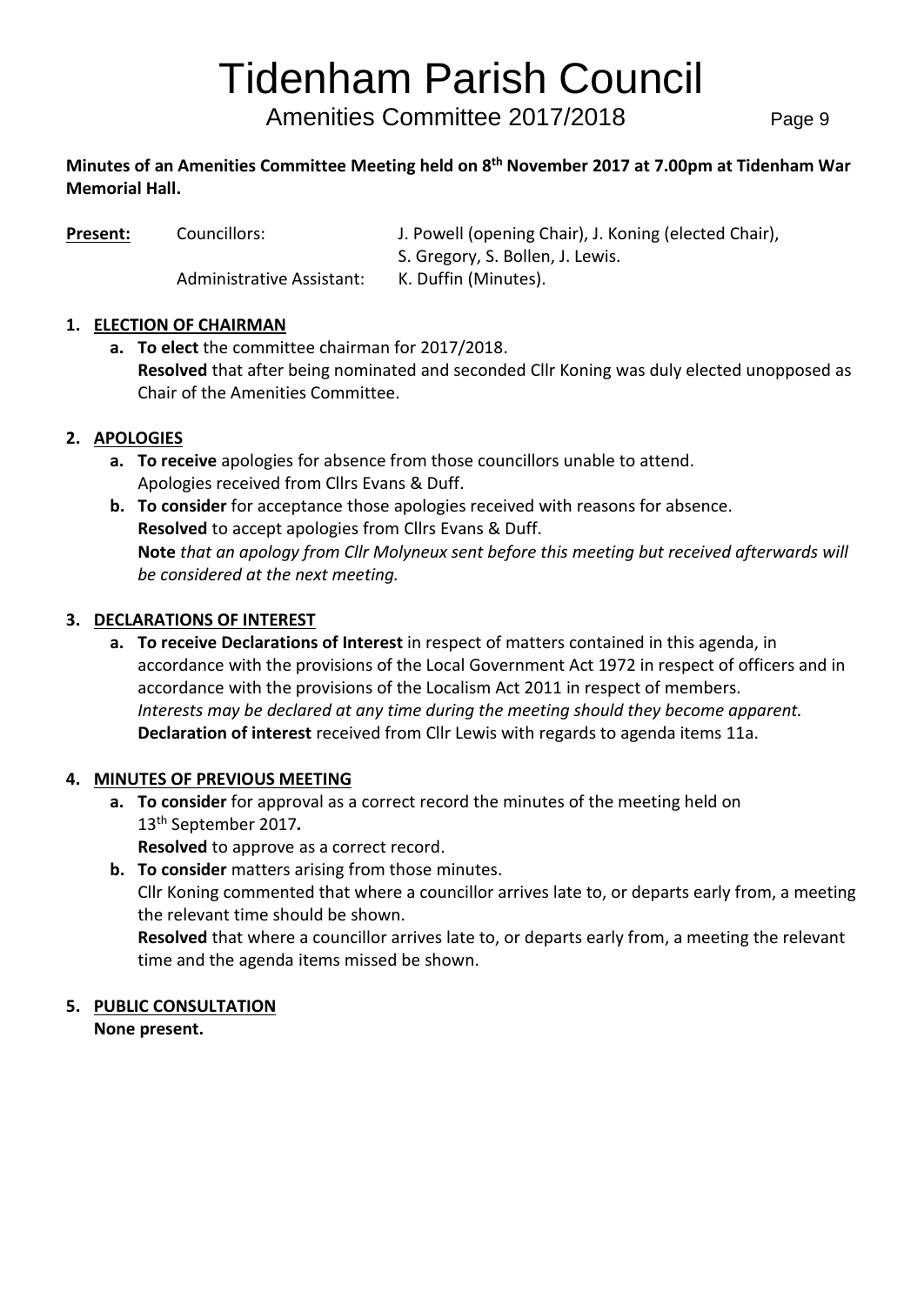#### **6. ADMINISTRATIVE ASSISTANTS REPORT**

- **a.** To present the Amenities budget sheet. Presented by the Administrator and noted by members.
- **b.** To report on the church wall survey. The wall survey has been carried out but the report format was not satisfactory. We await a revised report from the surveyor.
- **c.** To report on the tree survey**.** Three quotes for all 'year one' work are being obtained with a view to completing the work within the current budget. Comments were received that the tree works in Shirley's Grove (including the planned thinning exercise by Gloucestershire Wildlife should only be carried out after written agreement from the Trust).
- **d.** To report on the play area safety survey. The urgent work has been completed and the Administrator is producing a scope of work for minor issue, some of which will be carried out in this year's budget.
- **e.** To report on tree & hedge cutting along Offa's Close. The work has been completed and will be scheduled for twice yearly cuts in future.
- **f.** To report on the vandalised bus shelter in Loop Rd. The repair work was scheduled to be carried out week beginning  $7<sup>th</sup>$  Nov 2017 using the Clerks Emergency Powers.
- **g.** To report on the defibrillator status.

The telephone box in Woodcroft is part-way through its consultation period. A quote has been obtained for the installation of the defibrillator by an electrician. Some cleaning will be required prior to installation. Comments were made about decommissioning the BT logos and replacing them with 'Parish' and 'defibrillator' logos. The Administrator will look into the options.

The bus shelter in Loop Rd has been surveyed and deemed suitable for a solar powered defibrillator unit. Quotes for the solar unit and overall installation have been obtained.

- **h.** To report on Shirley's Grove hedge. Quotes are being obtained for the autumn cut.
- **i.** To report on the grass cutting contract. Three contractors were contacted and showed interest in quoting. A formal invitation was sent to all three. So far one has declined due to capacity issues, one has not responded and our existing contractor has submitted a quote.

# **7. TO CONSIDER CHURCHYARD WORKS AND ISSUES**

**a. None.**

# **8. TO CONSIDER OPEN SPACE ISSUES**

**a. To consider** the quote for annual ground clearance in Shirley's Grove. **£800** (no Vat). **Resolved** to accept the quote but not to carry out the work until written agreement is received from the Trust.

# **9. TO CONSIDER PLAY AREA ISSUES**

**a. None.**

# **10. TO CONSIDER CORRESPONDENCE RECEIVED**

**a. None.**